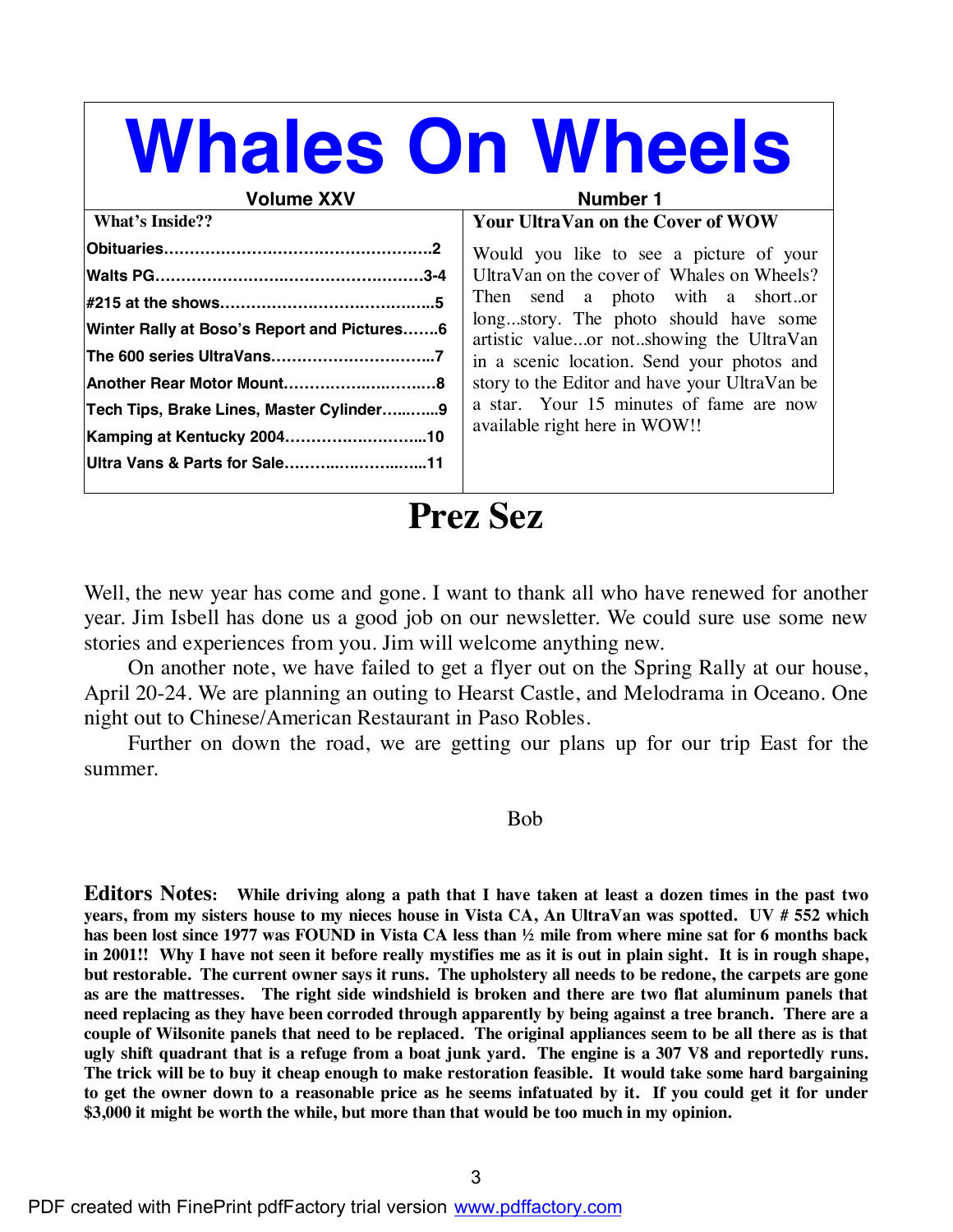#### **Obituaries**

**Charter member Geo. Rakus ( Ruckas) passed away and a memorial lunch will be held in memory of George by his grandson , Scott Hill. It will be at Scotts home starting at 12:30 - 1:00, Dec. 28, 2003 Scott;s address is: 1410 Sycamore Dr, Fallbrook, CA.**

**Neva Brining, a member in good standing of UVMCC and GUV, has left us. She died on December 26, 2003. She will be missed by a lot of the members. We are all saddened by her death. Maybel Griggs told me when I called her and Louie with the news, that she thought Neva was 98 years of age. We wish her God Speed.**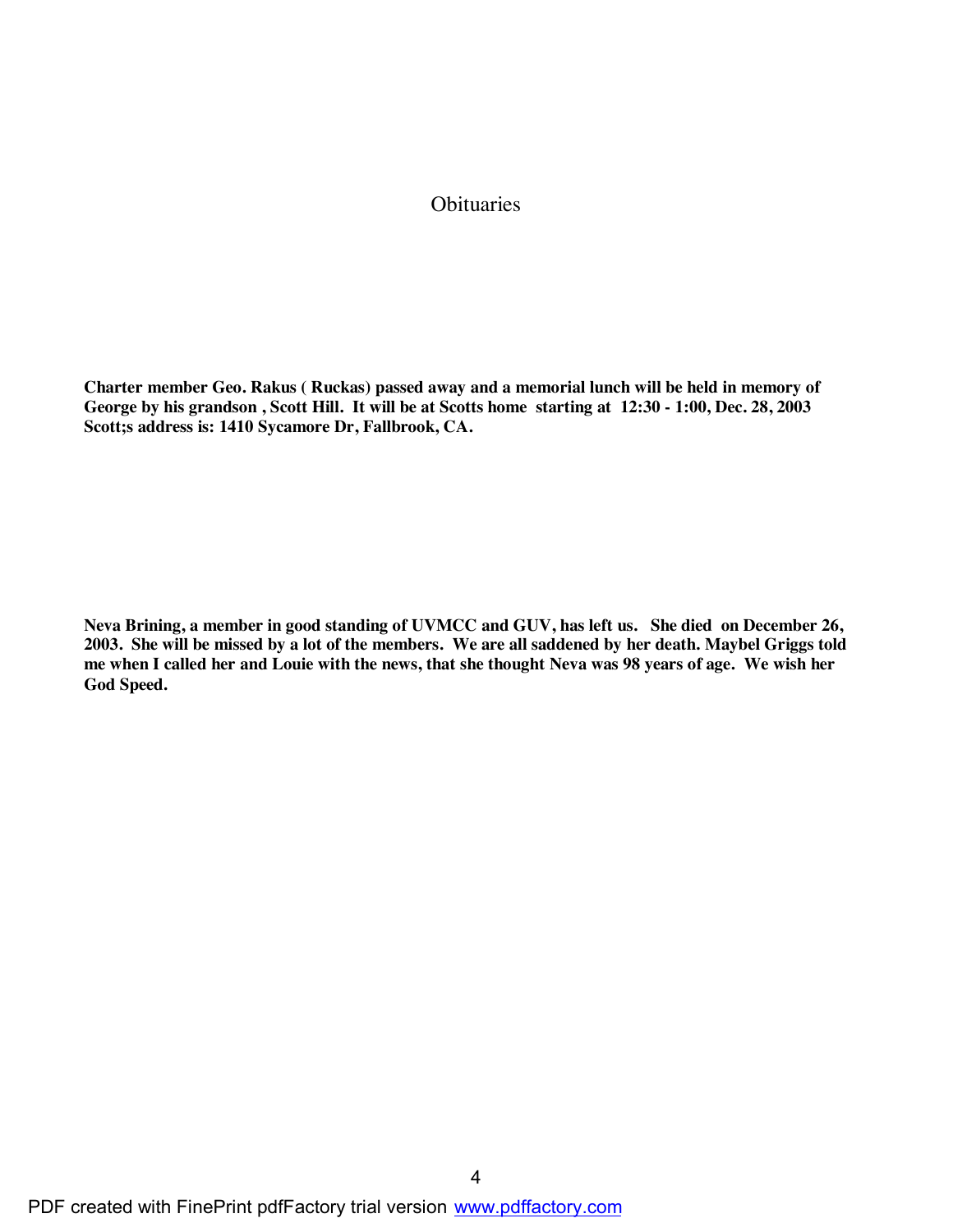#### **A POWERGLIDE STORY…A TRUE ONE** By **Walt Davison**

This article will describe the experiences of a stock (Well, maybe a remote oil cooler is not quite stock.) Powerglide (PG) in my #366, a light, under 3500# Ultra Van. First lets understand that the PG is really one aluminum box containing a hydraulically shifted two speed transmission, and a distantly mounted steel torque converter. (TC). The limiting portions of this combo SEEM to be the ring gear that engages with the starter, and the internal splines of the TC that engage the front pump shaft. ( There will always be the random odd ball failure..which is not what this article is about. ) See my previous article on TC's,CORSA Communiqué, Jan 97. With only minor aggravation one can check the ring gear through the opening in the lower right side of the bell housing. Have your helper turn the engine over using the ¼" bolt which secures the harmonic damper. Turn the engine clockwise, for this operation the engine /drivetrain doesn't care which way its being turned, and by going CW you won't be annoyed by possibly loosening the retaining bolt.

As the engine /TC is being turned, you will use a piece of chalk to mark the front face of the ring gear. This allows you to see the tooth profile better, and assures that you see them all. Wear causes the teeth to approach a pointed condition, not good. I don't know any way to check the internal splines from the outside. My limited experience suggests that they approach "tired time" together. Failure of either causes a significant problem. The starter /ring gear failure may or may not give some warning by erratic operation. I suspect the internal spline failure is just a sudden..OOPS. (A little side note here: Many rebuilt TCs do NOT have the internal splines replaced. Sadly many TC rebuilds are more along the lines of nice fresh paint). Mileage vs wear is very hard to assess due to the wide variance in service conditions. But I would think that if you started with a new TC, along about 100,000 miles you might be interested in doing some checking. If you started with a used/rebuilt TC it would be nice if you had checked it out as detailed in the Jan 97 TC article. This would give you a reference point to start from.

The two speed box generates very little heat. There's very little heat because there's very little work being done. Engagement of D/R clutches is quick and generates very little heat, there's some heat from the gears that give us low/reverse, some from shaft/bushing friction, and some from the pressure changes in the valve body. But overall it's not much. Now the TC is a MUCH different story. This is where all the real work is done. When we stop for a stop light, the engine continues to run, and when we step on the gas we go merrily on our way, with no skill required. Neat. Now the TC can multiply the input torque up to 2.6 times, or pass it through one to one. Well almost one to one..true lockup, as in modern transmissions was still to come in Corvair days. Too bad..a true locking converter would be a huge plus.

Now let's say we're on a grade where we can just maintain 35 mph at full throttle. (This is not an uncommon scenario in an Ultra Van). So we're asking the TC for max effort..so we get max heat..and at this speed in Drive the engine is putting out max available power at a quite low engine/fan speed, so we again get max heat. Now in the PG we get rising temps till we change the set up, and in the engine we get rising head temps..which of course give rising combustion chamber temps..hello detonation. The way out of this predicament is to shift to Low range. If we maintain the exact same speed..35 mph..we have the converter about as close as it gets to lockup..and trust me the temps will slowly start down. The engine is putting out the exact same horsepower, right? Same speed on same hill. BUT and it's a big but..we have the rpm up where we get some real airflow across the engine. If you were equipped with an engine vacuum gage your reading would have changed from VERY low at full throttle at low rpm in Drive to a moderately high reading at less than full throttle in Low. Remember we are maintaining a fixed 35 mph. Hello happy cyl heads.

Now if we have a PG oil cooler hooked up correctly and mounted where it gets GOOD airflow through it we should get reasonable temps. Define reasonable. Well in #366 I have 110/125 degrees in cruise, and never above 150/160 degrees. The real "secret" of oil coolers is AIR FLOW. "Well yes, but how does this all work out in the real world?" Very nicely, thank you.

This PG came to me in way less than mint condition. I replaced the D/R clutches,all seals, and installed a new to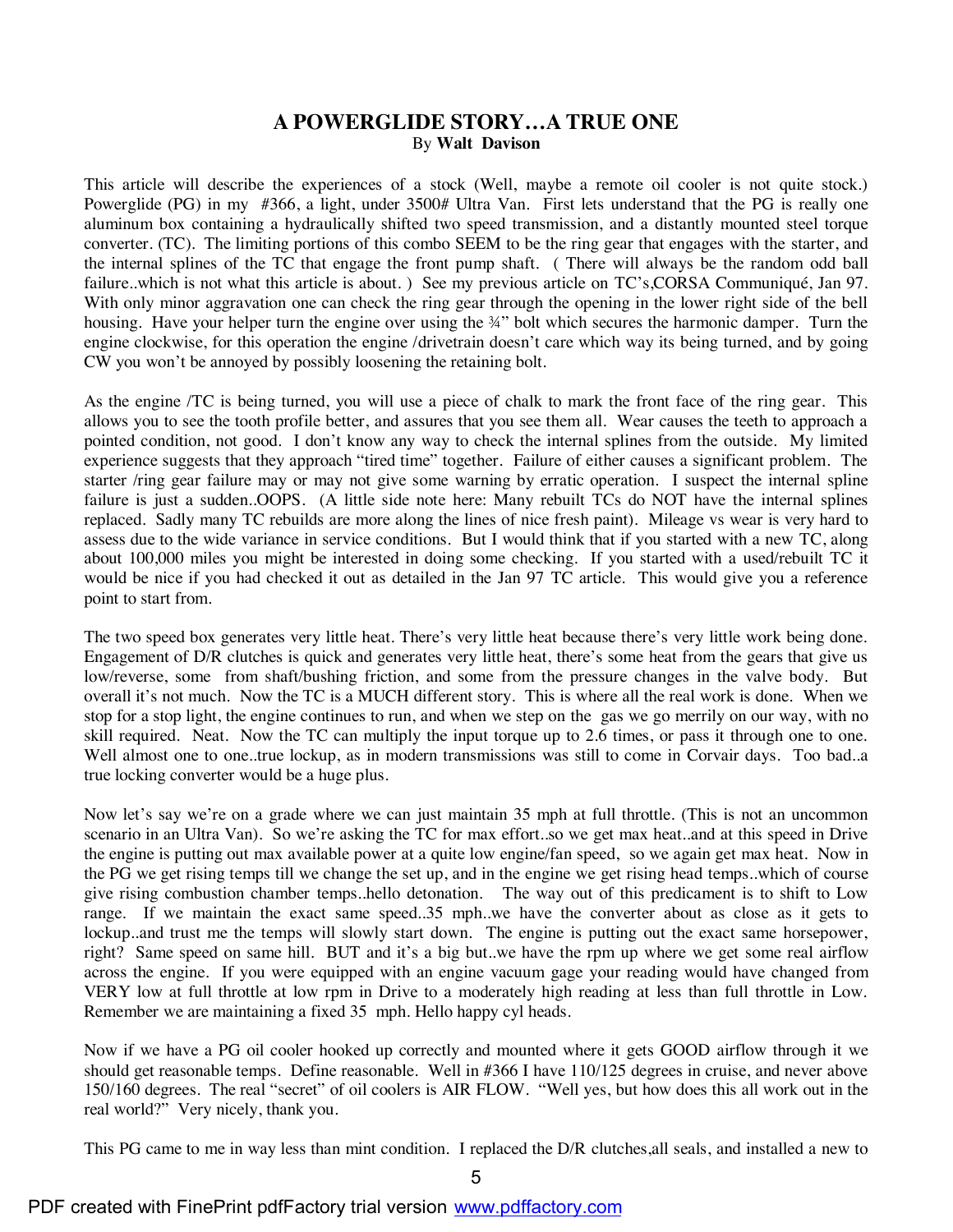me excellent condition low band. This was my first PG rebuild. I was lucky in that I had paid close attention to Mike Dawsons seminar at the KC convention, I listen whenever Bob Ballew speaks, and I had been lucky enough to attend one of Art Ellers mini schools. But really..overall PGs are an easier deal than a major on the engine. Anyhow, at 170,000 miles my first PG rebuild came out, (due to engine change, not a PG problem) and up onto the bench. Rear pump pins/seals OK, front pump drive assembly OK, and all the seals were as soft as new, and there were minimum deposits in the pan. Examination of the TC at this time showed it was on its last legs. In fact it was the examination (I had it cut open) of this converter that lead to the Jan 97 TC article. (This TC was on display at the Chicago 2001 CORSA convention TEK sessions).

So with a rebuilt converter the trans went back in for another 130,000 miles. So at a total of 300,000 miles in my Ultra, it came out and was put up on the shelf. In the standby reserve mode. This was a normal removal..putting in a fresh engine. Lo and behold in Feb 2001 I needed a good PG/TC..quick. Fifty miles from home base on the way to an Ultra gathering in AZ, I pulled into a rest stop on I-20 and "shot" the top of the diff with my infared temp gun..OOPS 200 plus. Back to barn. (Infrared temp gun..Radio Shack..\$50..well worth it). It turned out that the TC was the source of all the heat..but to be safe I just changed both units. So off the shelf came old faithful, and with a fresh converter off we go for a great trip.

Looking back over this treatise, I see I never gave a report on that used low band. Well, it couldn't have improved, now could it. But honest, it doesn't seem to be any the worse for all of its 300,000 plus miles. At least it's good enough for me. Heat won't hurt the TC as there are no soft parts inside of it. In fact the original Corvair design was to use a dead end converter and let it get hot. (Read "Corvair SAE papers" for more details). BUT that two speed box has all those rubbery seals/gaskets/and friction clutch adhesives..they don't like excess heat. So as they say..be cool.

On fluid level..check it when hot..run it low. My experience tells me if you can see it on the stick..and I mean just a bare drop on the end, that's good enough. To confirm you have enough, make a RIGHT turn under power, if you don't get a surge, you're OK. If you do get a surge..add fluid just a couple of ounces at a time. You want the fluid level low, but with no surging. If the right turn test is OK , you can climb any grade you'll come to with no problems. Low fluid levels work, high fluid levels cause foaming and all kinds of problems. Again, check it hot, run it low. You might be a kind soul and drain off a quart or so every year so you can get some new fluid with its fresh additives in. A little trick here. On the large fill tube which can be used as drain, it's sometimes a bit of a nuisance to get it to quit dripping/seeping. Put a viton pushrod tube "O" ring in as a seal. Now you won't have to use that four foot extension on your wrench to tighten it up.

Now, do I carry spares? Of course. Two qts ATF. (Another little side thing, I use synthetic engine oil, diff fluid, and chassis/wheel bearing grease. For some unknown reason I've never used synthetic ATF. Don't be a dummy like me..use the good stuff). You'll need two qts if you ever lose a line/cooler to get going again. Its none of your business how I know that. A governor that I KNOW works. A couple of the infamous "E" clips. I used to carry a full set of gaskets, probably a good idea. A TV lever..you know the "dog leg" thing sticking out the side of the PG. I get off in the bushes sometimes and if you break the TV lever off you're in a bit of a bind. Whenever I have a PG torn down I silver solder the two pieces of the TV rod together.

That about wraps it up. In closing let me remind you this particular trans wasn't new by a long shot when we started this dance. And to soldier on for 300,000 plus miles..I'm impressed. I've said that Corvair crankshafts are a one per lifetime deal, given a good harmonic damper, clean oil, and a thoughtful owner. It looks like I better add the PG to that list. The Corvair PG..a truly wonderful contraption.

Strongly suggested further reading: The "Corvair SAE papers". Avail from Clarks Corvair. The "Ballew papers"..a 91 pg PG pamphlet \$10.00 ppd. a 21 pg diff pamphlet \$5.00 ppd. Ballew papers avail: Corvanatics Diane Galli Sec/treas 5000 Cascabel Road Atascadero, CA 93422-2302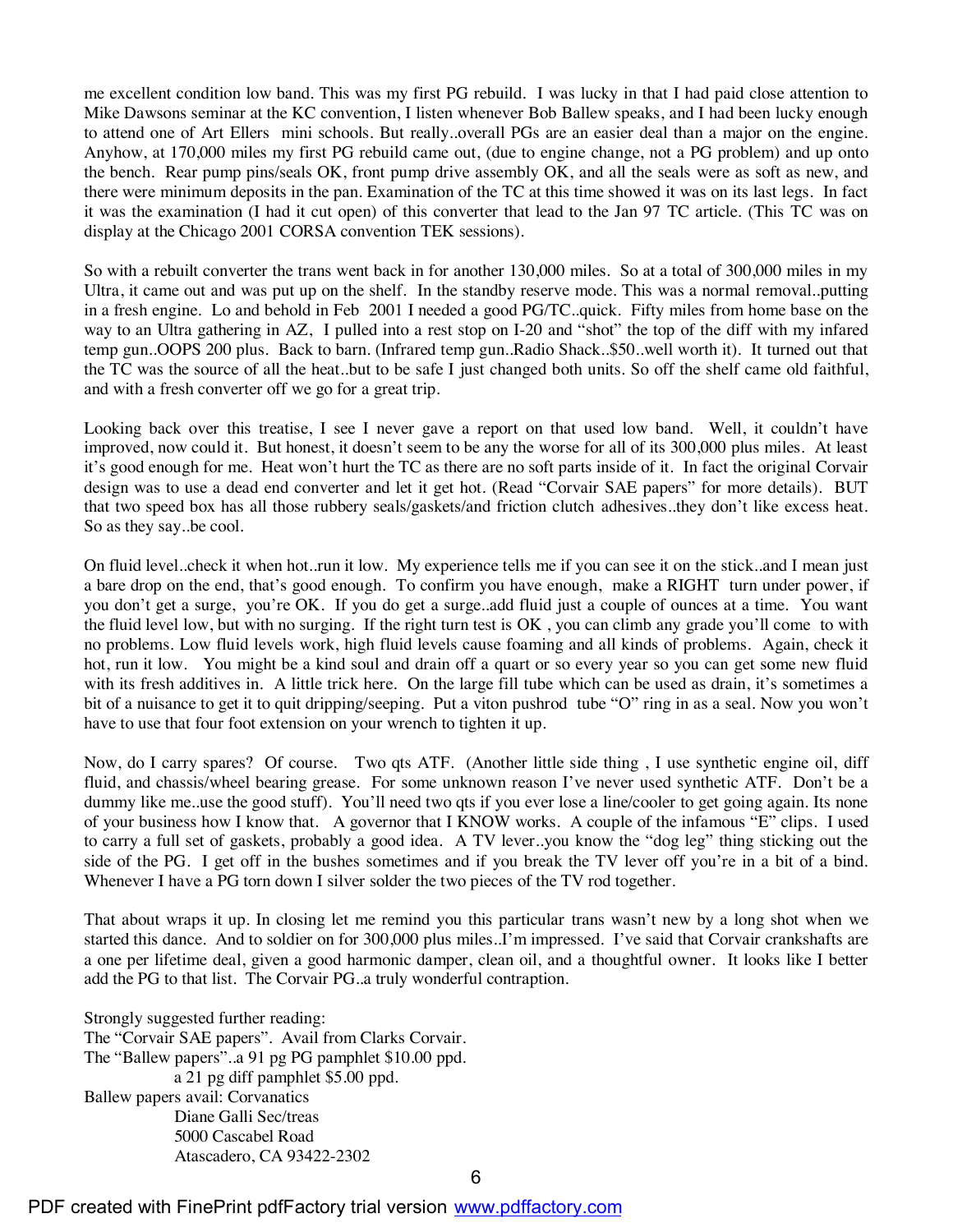Doug Bells #215 winning blue ribbons.



My coach has been in two shows this last month. The first one was an RV show where 215 was placed in a "Vintage" area, mostly placed amongst several tear drop trailers. I had considered submitting an article along with some photos on that experience. R V shows may be an opportunity for others of us to show off our motorhomes. People are amazed at how comfy these things are when the get a chance to look inside. Besides the company who sponsored this show even paid me for showing it. What a great deal.



The above picture is our clubs display at the Fall Northwest Car Collector show. It is an indoor swap meet and car show that was last weekend. The theme was an "American Thanksgiving", so my club decided to show that you can have it all in a Corvair Motorhome. So we dressed the outside of the coach in the fall colors and appropriate fall decorations (pumpkins, corn stalks, gourds, turkeys, etc,) The inside was set up for a full turkey dinner for two with all the fixings. We even won a ribbon for having one of the best displays.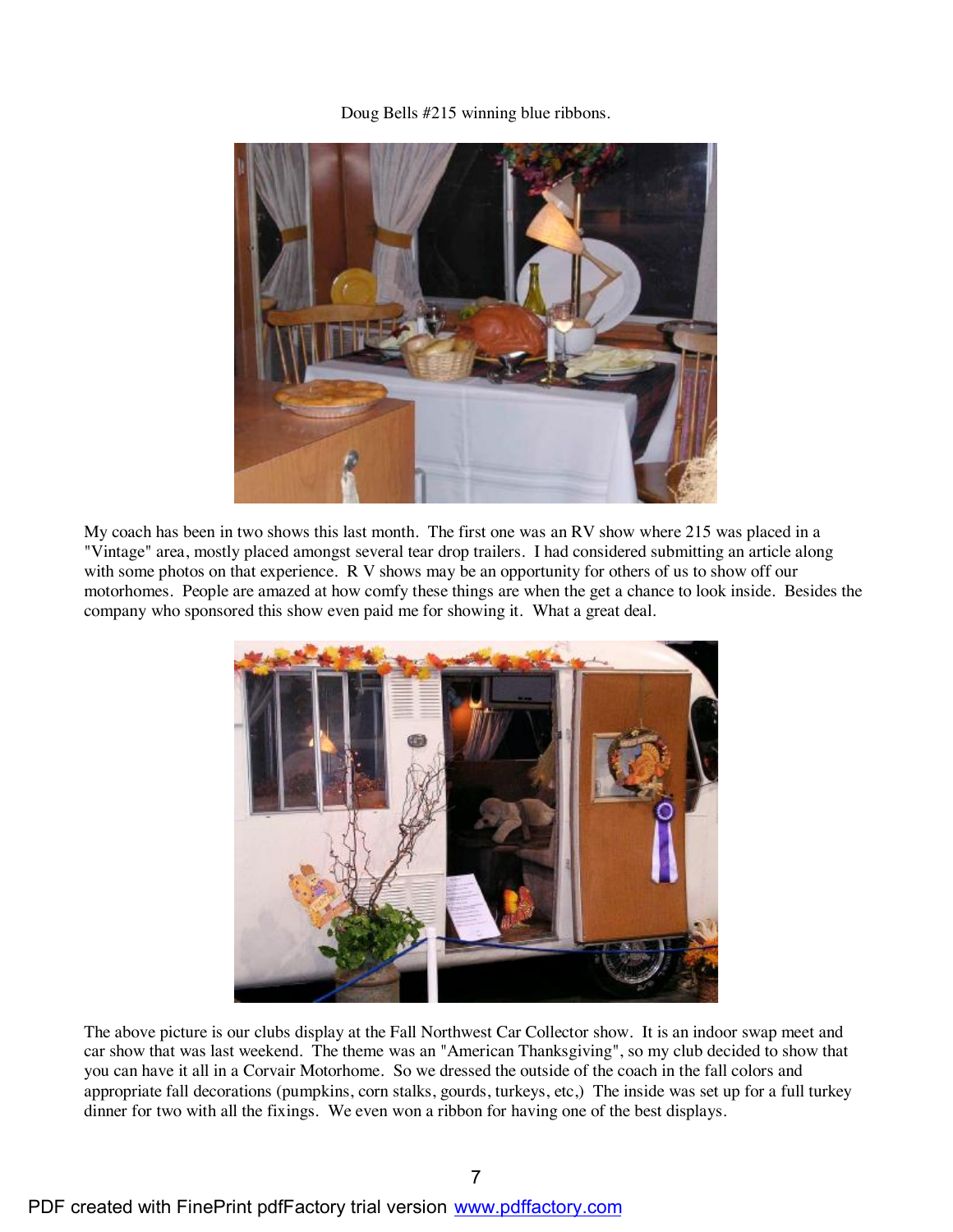# **UVMCC Western Winter Rally at Apache Junction AZ**

The Western Winter Rally at Howard and Marsha Bosos place in Apache Junction AZ was a great gathering even if the weather was a bit cold for my taste. Some of the participants from the northern climes suggested that I was just a wimp, but when ever the temp falls below 70 degrees F, I start getting sleepy and ready to hibernate. I don't think it got up to 70 the whole week.



 **The UltraVans…Finches, Youngs, Isbells, Gallis and Craigs** (there was a  $6<sup>th</sup>$ , Jean McMasters, but it was off to the side)

Martha and I arrived to the Boso campground with the Gallis, Craigs, Gists, Reinhardts, Nobia and an Eastern visitor, Jean McMasters having arrived before us. Of course, Marsha and Howard were there. Over the following days, the Finches and the Youngs, as well as a couple of non members and non owners (my sister and little brother) arrived.

All six days of the rally were filled with activities but the two that were the highlights were the Friday morning Ostrich Egg breakfast and the Saturday night at the Arizona Oppery.

Forrest and Sally Gist had stopped at an Ostrich farm on the way there and arrived with two fresh Ostrich eggs. On Friday morning we opened one of the eggs, not an easy feat, and had omelets for all. There were ten huge omelets made and there was still almost half the egg remaining!!





**The Diner (Bob Galli) Egg Donors (Forrest & Sally Gist) and Cooks (Martha & Jim Isbell)**

PDF created with FinePrint pdfFactory trial version [www.pdffactory.com](http://www.pdffactory.com)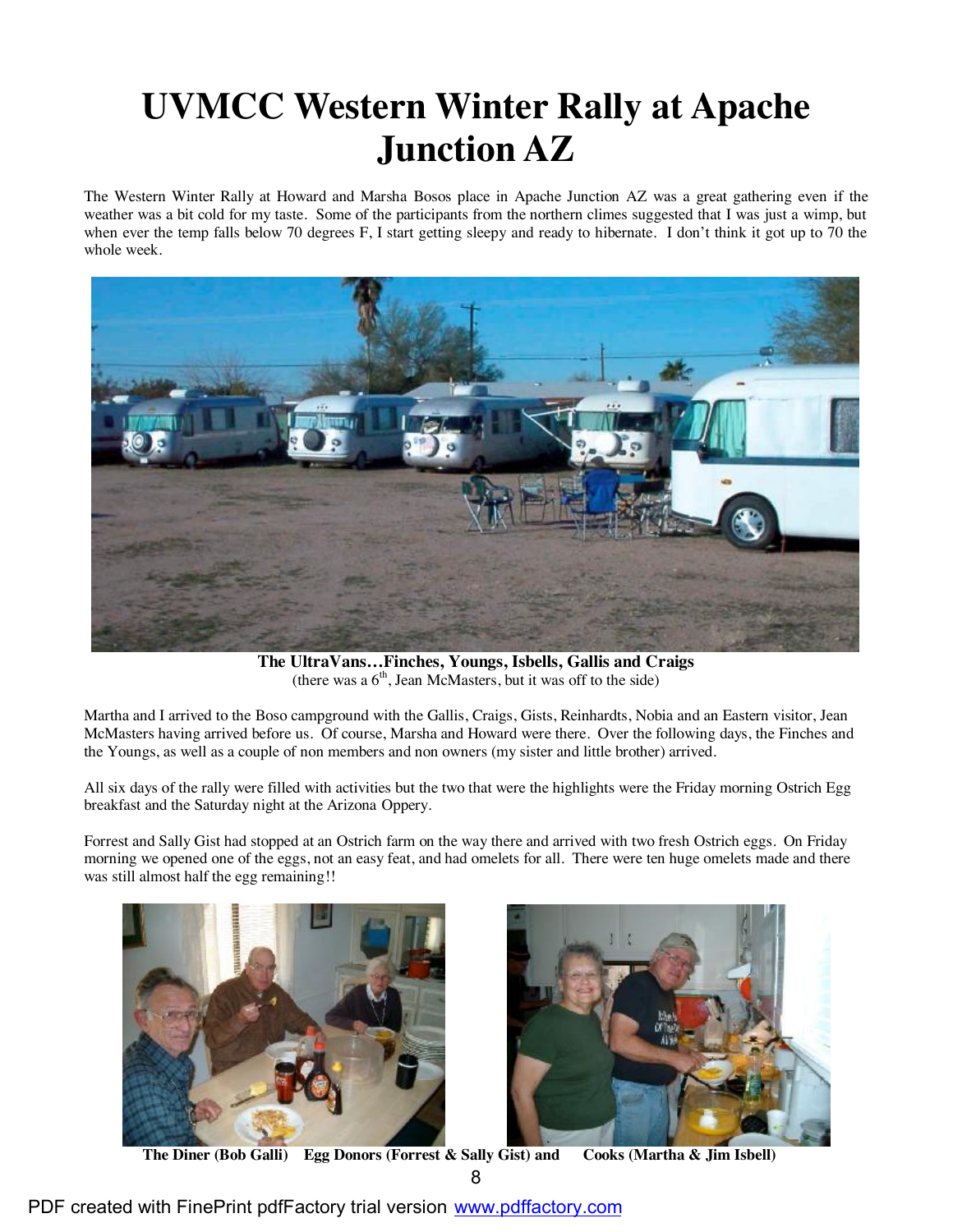#### **The Last Production 600 Series Ultra Van.** By; Jim Craig



#604 is a 1973 model. It is the fourth unit of five built. 601.602 &605 were 23 feet long. 603 & 604 were 26 feet.long. 605 was completed through the structural phase only. No wiring or mechanicals. The company closed their Ultra business before it could be completed. Ultra Club member George Truman purchased 605 from one of the company employees and over a ten year period, installed the 350 Olds. engine, running gear and made it roadable. It is now owned by Roy Muranaka of Northridge, CA.

The 600 series of a different construction then the previous Ultra's, in that they used straight ribs for the sides. It has, Air suspension, disc brakes, V/8 Olds eng, & 350 Turbo 3 sp. auto trans was common to all completed units. The engine, radiator, trans & diff was all mounted on the left side. The Dana 44 diff. was mounted next to the left rear wheel which allowed all the drive units to be in a straight line. #604 has two radiators, one forward of the engine, laying horizontal under the floor and the common one at the left outer side wall, aft of the trans. A large fan pulls air thru the forward lower unit and across the engine and two temp controlled electric fans drive air thru the side radiator.Cooling in excellent for the engine. 195 degrees is normal for 100 degree weather. It has never over heated.

This unit has roof air, Onan 2800 genset in the left rear, one solar panel ( 64 watt. ), four wheel disk brakes, with dual vacuum assist cylinders, power steering, four bag air suspension, individually controlled from the dash, full instrumentation, cruise control, roof spot light, air horns, dash mounted hot water heater, four burner stove, microwave, 40 gal. fresh water and black water tanks, 165 gal main fuel tank, 26 gal aux. fuel tank, large bathroom including shower, 5 gal. hot water heater,( heated by engine when on the road.), forced air interior heater, 5 cu.ft. refrig w/large freezer section, pressure water system, dual batteries, 20 gal propane tank, dual bunks or choice of full bed, sleeper couch, dual closets w/lights, and two locations for setting up the table for eating.

Weight of the Ultra is 5680 lbs., dry. It is all alum. construction, no steel except parts of the suspension. A fiberglass panel is over the windshield area. The windshields are from a 1961 -64 Chev Step Van truck, modified to fit the Ultra.

One of the great features of this model is that it has a flat floor of 22 feet. In addition it is 4 inches wider then previous model Ultra's.

With the air bag suspension, it glides down the road as though it was was on air. (Hmm? It is on air.) Cruising speed is anything you want it to be. Fuel Mileage at 55mph- 12.5, at 70mph 11??

This truly is a "fine" driving machine. I wish they had made more of them.

This unit is owned by Jim & Marlene Craig of Joshua Tree, CA. Christy Barden is the owner of 603, which is identical to 604 , except in paint trim an etc.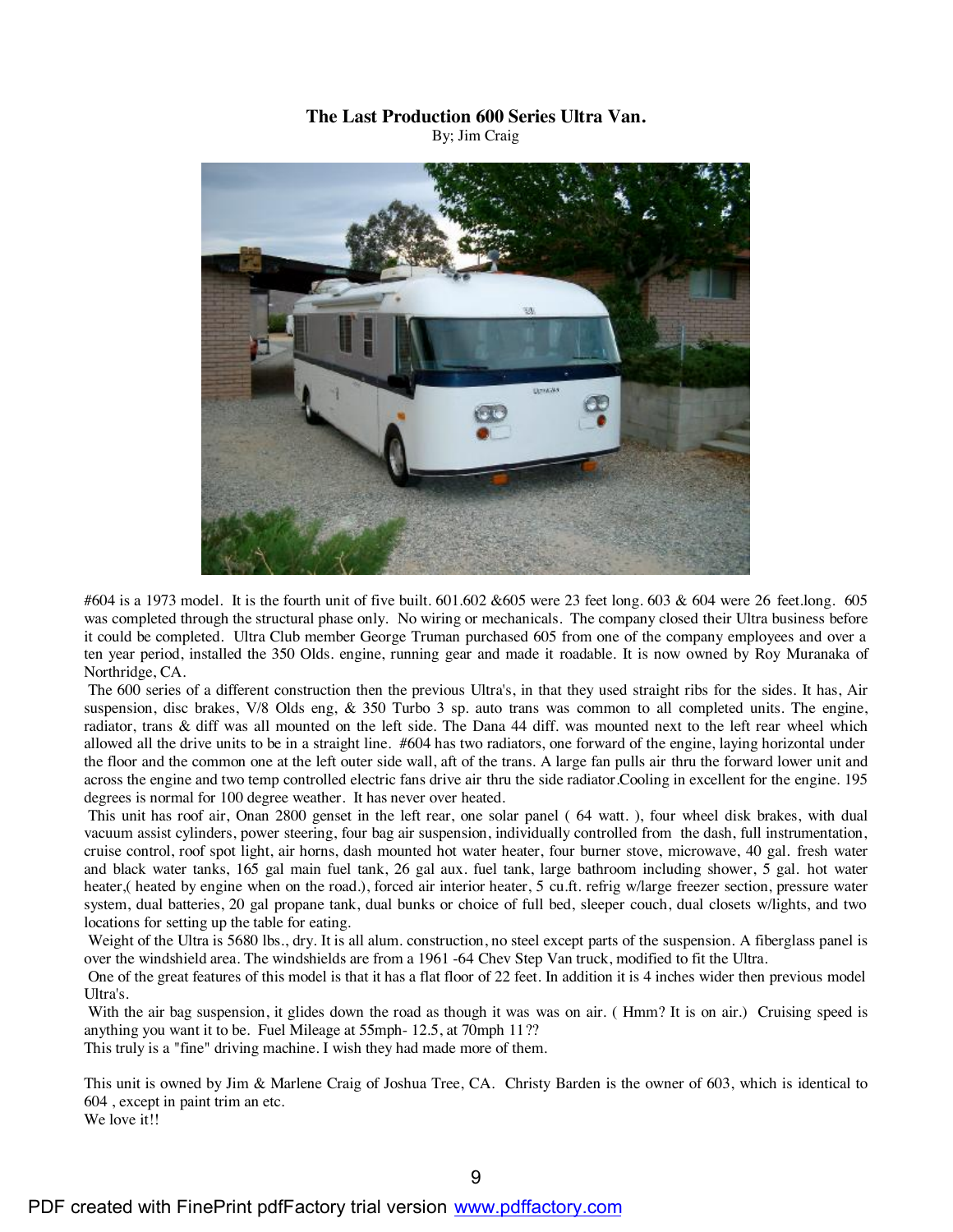## **Another Rear Motor Mount**

Last issue I described the modifications I did to the newly designed motor mount available from Clarks. At that time I told you that Richard Finch was working on a new design that was "fail safe" in that the mount was under compression instead of tension so that if it failed it caught itself. So, here it is, the ultimate solution to the dropped motor syndrome.

What Richard has done is to take several pieces of angle iron and weld them together with a compression type motor mount from a 1975 Chevrolet V8 between them. The result is a very strong motor mount that will never dump the aft end of your motor on the ground.



PDF created with FinePrint pdfFactory trial version [www.pdffactory.com](http://www.pdffactory.com)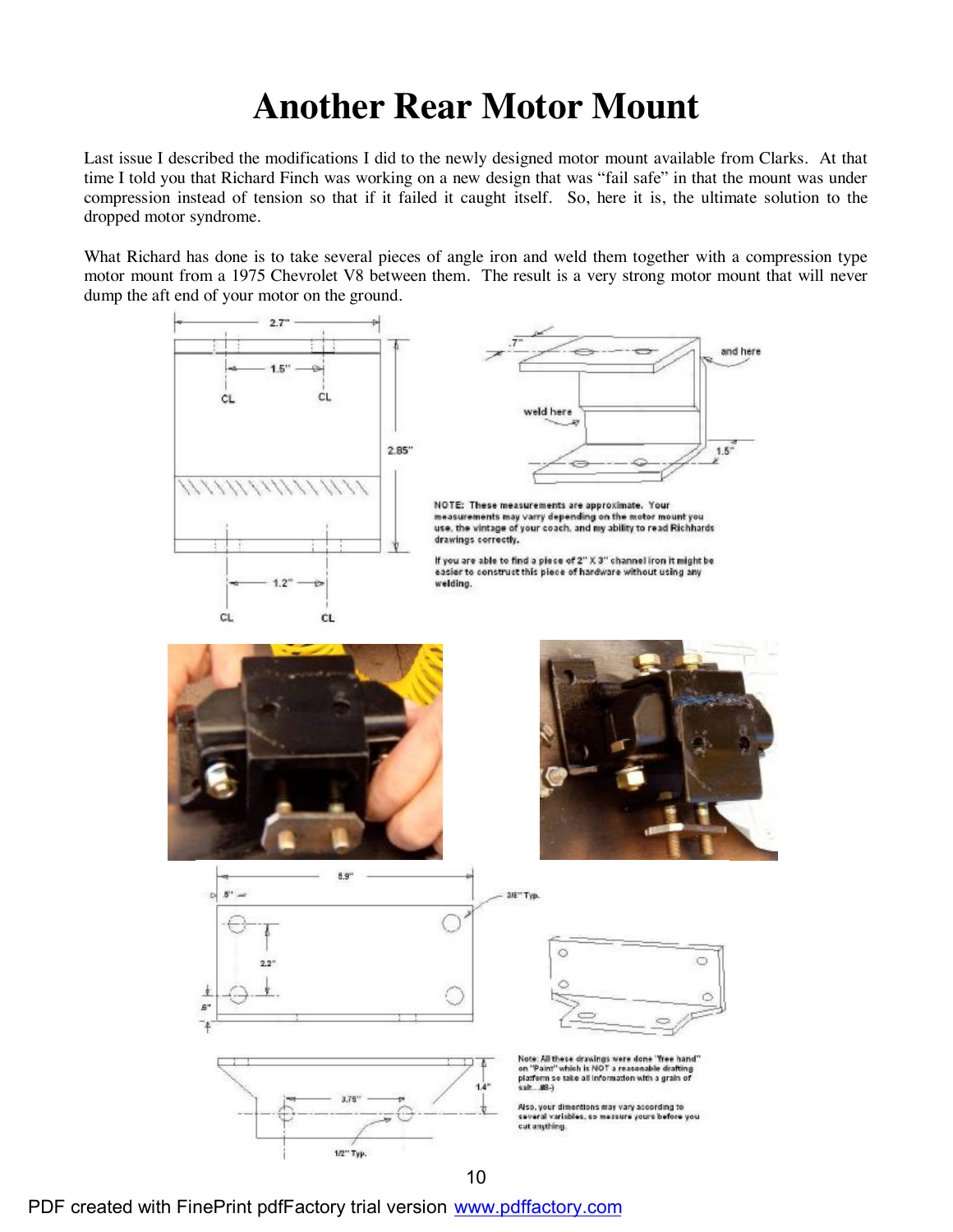## **Tech Tips**

This issues Tech Tips deal with several possible disasters that can be easily avoided. Take a look at all of these and resolve to get to them as needed and in one case, before your next trip out of the driveway.

**Tip #1** is from Walt "Lite" Davison: His tip has to do with the disaster that happens when you break the ball off the end of the transmission shift cable while trying to get it out through that impossibly designed hole in the forward cross member. Walt suggests that you cut a small piece of tubing a bit less than 3" long and with an inside diameter of something over .310". Then drill a small hole in the end of the tube to attach a 5" length of light wire. Slip this tube over the cable end and attach it to the mounting bracket with the wire. This will protect the cable end while you extract it and place it away from the work place.



**Tip #2** is from the editor and is echoed by Jim Davis and Jim Craig. All three Jims have seen this fault that could lead to the loss of your coach. A month ago I decided to replace the hard brake lines on my coach because the ones at the back seemed awfully crusty. What I found was that the "crusty" ones autopsied to be in fairly good condition but the brake line from the right front wheel to the junction fitting under the floorboards at the front was impossibly close to TOTAL failure due to rust caused by wet insulation in which it lies. I am in awe of its ability to hold pressure after looking at it. The wall thickness was down to about 2 or three mills, NO MORE! Jim Craig and Jim Davis have since confirmed that they have found the exact same thing in the same brake line on their coaches. If this was an aircraft it would be grounded until the ATC had been complied with. If you have not checked this line on your coach AND you do not have a dual master cylinder (see next tip) you MUST check this line before you loose the coach and possibly someone near and dear to you (perhaps yourself). Replacing all the hard brake lines cost less than \$20 and takes about 9.5 hours if you are slow and stupid like me.

**Tip #3** is also from your editor. This was a result of the above tip on the brake lines. After replacing the brake lines and realizing how close I came to disaster (Three (3) trips from Mesa to Globe Arizona and several on the mountains of SOCal) I decided that I needed a dual master cylinder. A dual master cylinder will keep you able to stop even if one of the brake lines does fail. The cost of this modification is less than \$50 and the time involved is less than 8 hours. Surely its worth one day of your time. What I found when I started researching the subject was that a lot of people recommend it BUT some of the strongest voices have yet to do it !!! There are three methods of doing the job described in the Tech Tips and in the Ryerson Manual and all will work so there is no excuse to put it off. I used the pre welded "drop in bracket" method. The Tech tip on this needs to be better defined and I will soon write up a complete procedure. But if you decide to do it this way, make sure you measure carefully, allow some slop, and plan ahead because once the bracket is done its hard to re-do….I know!

**Tip #4** I you have a metal fuel filter, one you cannot see through, you should carry a spare. On the way home from the Winter rally I started experiencing a surging in the engine and then it slowed down and would not run above 45 MPG. I limped 23 miles to a Wall Mart where I purchased a plastic "see through" filter and installed it in the parking lot solving the problem. If it had been a "see through" filter to begin with I could have seen that it was approaching time to replace it. The particles plugging the filter were NOT large particles, but just a very fine dust that may have come from the tank or even from the fuel. Nothing unusual was noted in the autopsy of the filter.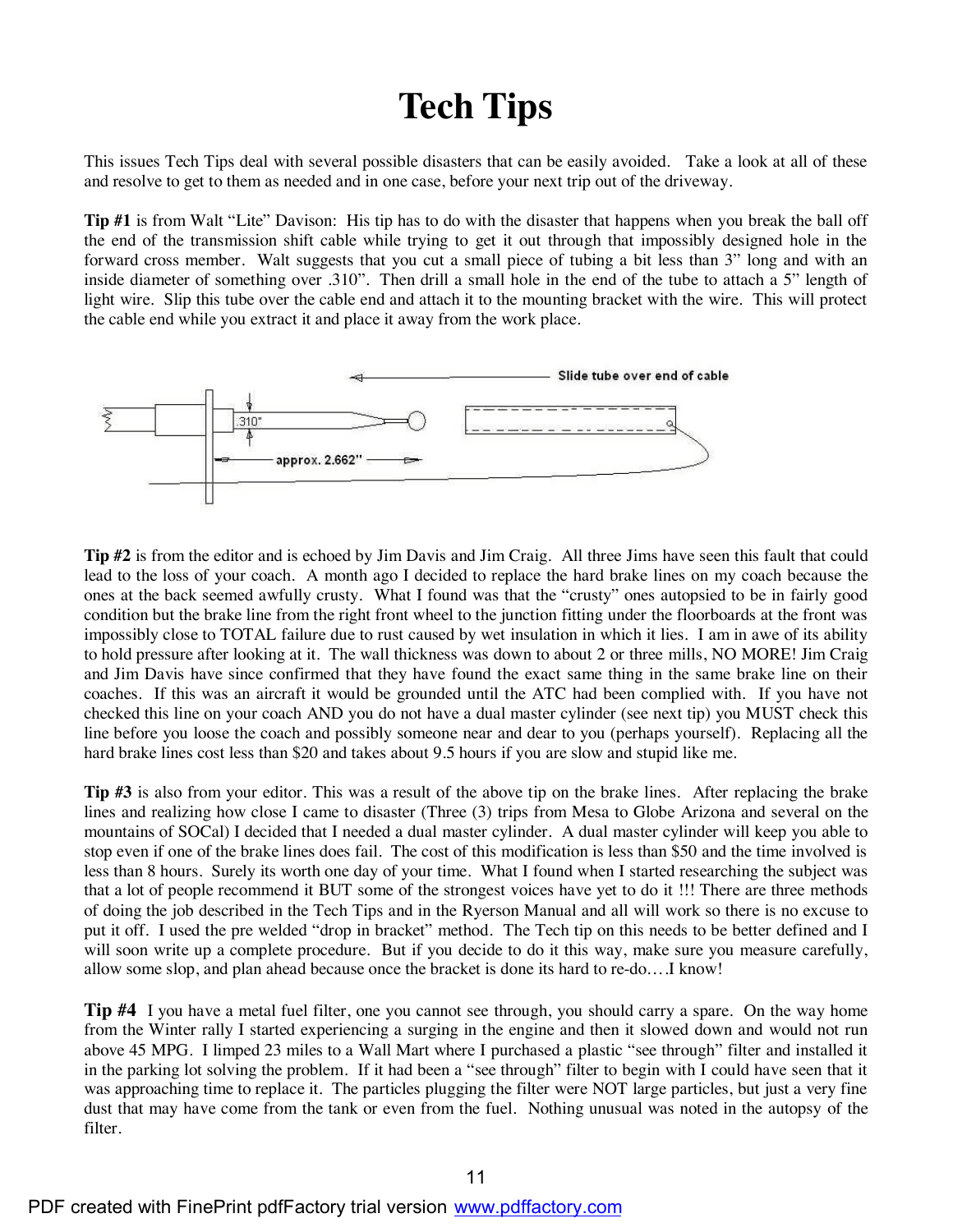#### Kamping in Kentucky 2004

 Looking forward to coming to the 2004 CORSA International Convention in Lexington, Ky., but you want to bring the camper or RV? We have just the place for you at the Kentucky Horse Park Campground, just about 7 miles from the convention site. I'm hoping to get a minimum of twenty people together so we can all camp together.

 The Ky Horse Park has 45 foot "back in" sites (sorry, no pull through sites there) all with hook ups. Whether you have a 40 ft. RV or an UltraVan, a two-man tent or a Greenbrier conversion, you are welcome here. The price is \$20/night for up to 8 people per site. The first night (June 15) must be prepaid by April 15, **NO EXCEPTIONS**. Once you get there you can tell them how many nights you are staying and pay for them at that time.

 The Ky Horse Park will only make reservations for groups of 20 or more, so please contact me either by email, snail mail or by phone with your intentions. Since it is a group gathering the first night for camping will be JUNE 15.

 Sites are provided on a first come-first served basis. Check out time is 12:00 noon. If you have specific questions about the campground you can reach the managers of the campgrounds at (800) 678-8813 and ask for Dean Oaken or Peggy Carroll**.**

**I MUST HAVE THE FIRST NIGHTS FEE BY APRIL 15**. If I cannot get a minimum of 20 camping sites confirmed they will not reserve a site for us. If you have any questions for me, you can call, write, or email me at the address below. If you want to prepay for your first nights stay at the Ky Horse Park Campground you can send a \$20 check payable to me at the address below, and please include your phone number so I can call you confirming receipt of your payment. They will not be deposited until I have a minimum of twenty spots. The more the merrier!

Thanks a bunch, and I'm looking forward to camping with y'all in June!

#### **Lon Anderson 503 Cave Road Glendale, KY 42740 (270) 862-2135 LONZOVAIR@AOL.COM**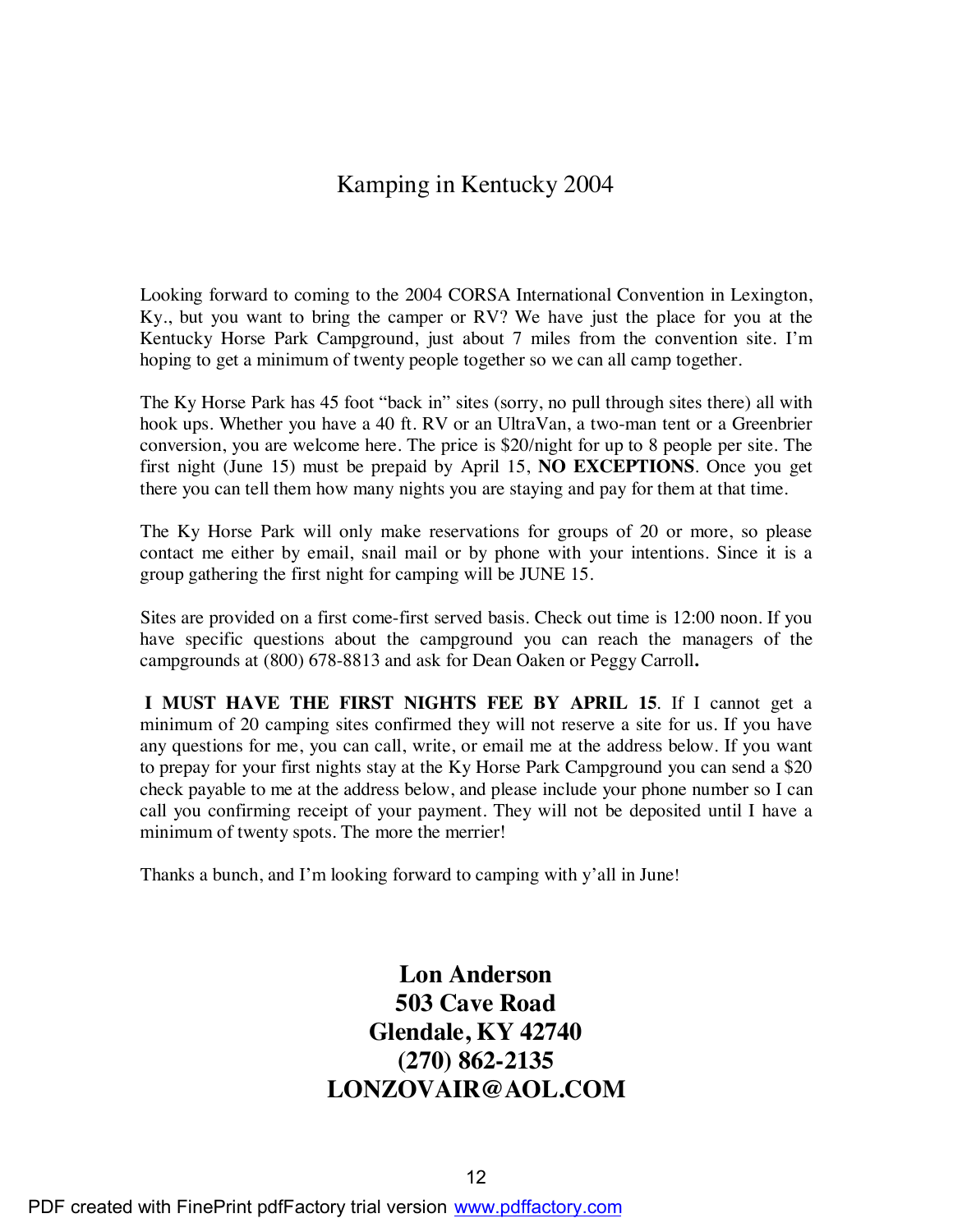

 **#380**

 **#267 #544**

#### **Coaches For Sale**

**PRICE LOWERED!!** UltraVan for sale: # 267 has all new plumbing, all new wiring, I have done a lot of work to it. Just got back from Arizona with it in Dec. it did great all but a flat tire on the rear. It runs great drives great But I would like to have a V8 Ultra. so I am selling it to buy one. Its been to Hannibal, its been to Newport Ind. Bass Lake Ind. Chersterton Ind. Chicago 2 times and Arizona In December 2002. I would like to have \$5,500.00 or I would be willing to trade for a V8 of equal value. John at 217-345-5559…… rampside63@hotmail.com

**UltraVan for sale: #544 1970**, mileage is 25K, vdrive, with a turbo 3 spd. auto transmission. It has a 350 V8 in it, and a corvette rear-end, w/ 68 corvette ralley wheels, w/ new radials. The body is straight, interior is original, and ok shape for being 30+ years old. Pictures encl. (Everything in the van is original. However, the rear "hatch" type door latch is broken, although handle is in place. Missing spare tire on front. As with other vans this age, the original paint is dry "crackling" in spots, and there is pitting in the area behind the tires, not rusted out, but it is spotting) Asking \$4,000 For more exterior or interior pictures, email me, and I will send the two zip files I have. Yahoo wouldn't let me send them all at this time. For other information, or to see the van, please call Steve at 253.862.3959 home or 253.740.0248 mobile.(Van is parked in Kent, 16 mi. south of Seattle.) Email at jgue@windcap.com

**Ultra Van for sale: #380 1969**, 95hp engine with power glide and 355 rebuilt axle. New paint job with 5'' triple stripe on sides, new brakes, new plumbing and water pump, new tires on 1970 Buick 14'' chrome rims. Large impala dash, Mazda reclining bucket seats. Three year old upholstery and carpet. Cherrywood paneling. Has been in several car shows. Lead your own one van parade through any town and have people give you a thumbs up and a smile.. \$8500.00 call 815-874-7268 debnvern@juno.com

#### **Engine For Sale**

**FACTORY ORIG. , NOS 110hp** engine, p.n 3918793. code XXZ. Still in orig. crate. Can be installed in any UltraVan, (Corvair powered.), Corvair car or Forward control vehicle. \$3995. Firm, Plus shippiong. Can also provide it as a complete engine ready to install and run, built up to your application or as follows; Correct shrouding, carbs,.dist, alternator, , bellhousing (for auto or manual.) carb linkage,fuel lines, all to show condition. In addition all orig. seals & gaskets will be replaced. Engine will be run, adjust valve lifters, timing, & sync. carbs. This will allow you to install it and drive away. \$5495. Plus shipping. Jim Craig, 760 366 9104 or ultravan604@tcsn.net

#### **Coaches Wanted**

**Bring out your dead!** I'd like to find an UltraVan that needs a caring home. Non-running would be fine as I'm interested in alternative power plants. Will consider all options. I would prefer it be in the Western States as I'm in Colorado. Hoping to find something for under \$3,000. Thanks for any leads or consideration. Peter Crowl pcrowl@earthlink.net or Phone: 303 730 7771